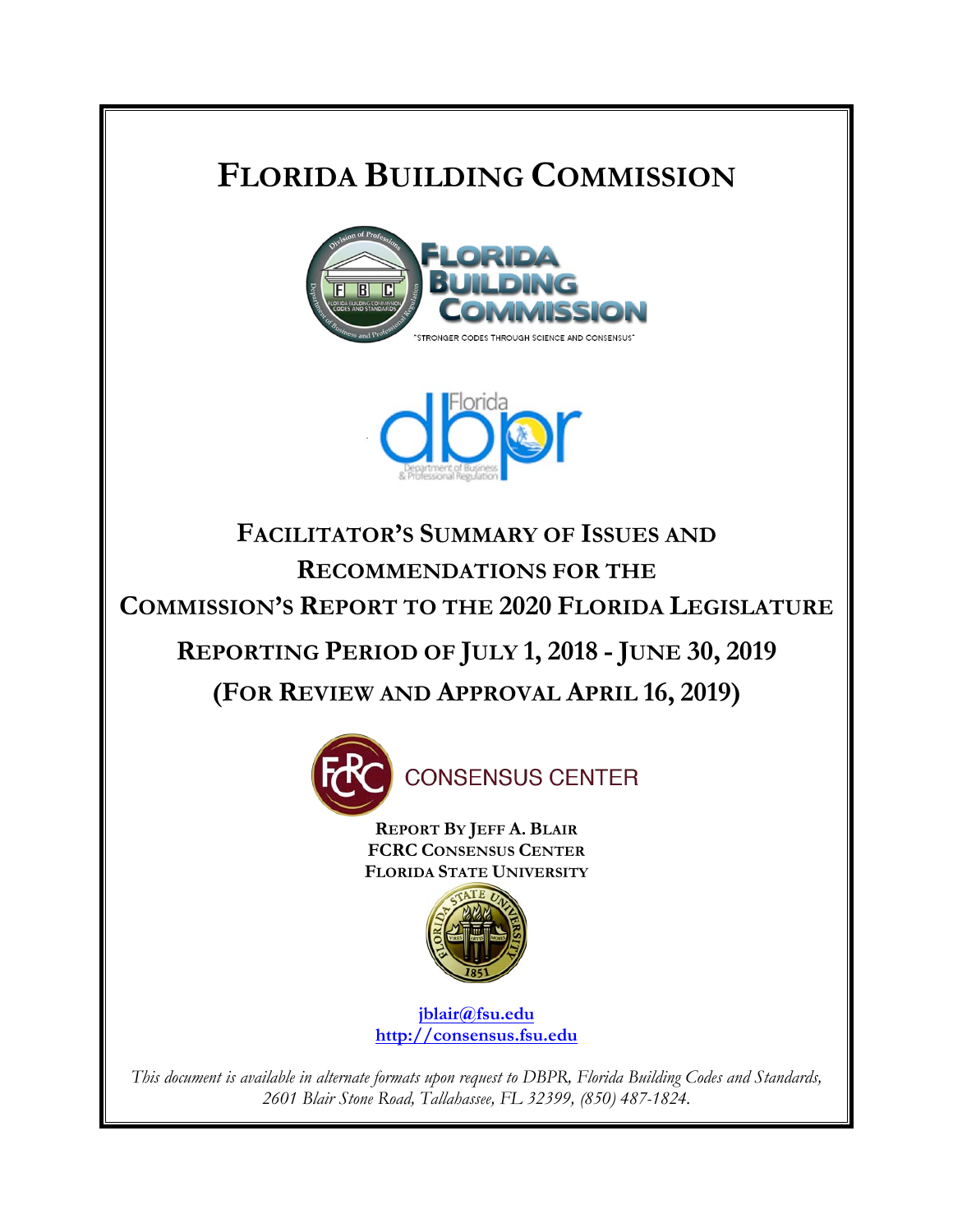# **F LORIDA BUILDING UILDING C OMMISSION**

**R EPORT AND R ECOMMENDATIONS TO THE 2020 L EGISLATURE FOR THE REPORTING EPORTING P ERIOD J ULY 1 , 2018 – J UNE 30, 2019**

# **TABLE OF ABLE OF C ONTENTS ONTENTS**

| $A_{\cdot}$    |                                                             |  |  |
|----------------|-------------------------------------------------------------|--|--|
| $\mathbf{B}$ . |                                                             |  |  |
|                |                                                             |  |  |
|                |                                                             |  |  |
| $\mathbf{E}$   | COMMISSION PLENARY MEETING SUMMARIES FOR FY 2018 - 2019  13 |  |  |
|                |                                                             |  |  |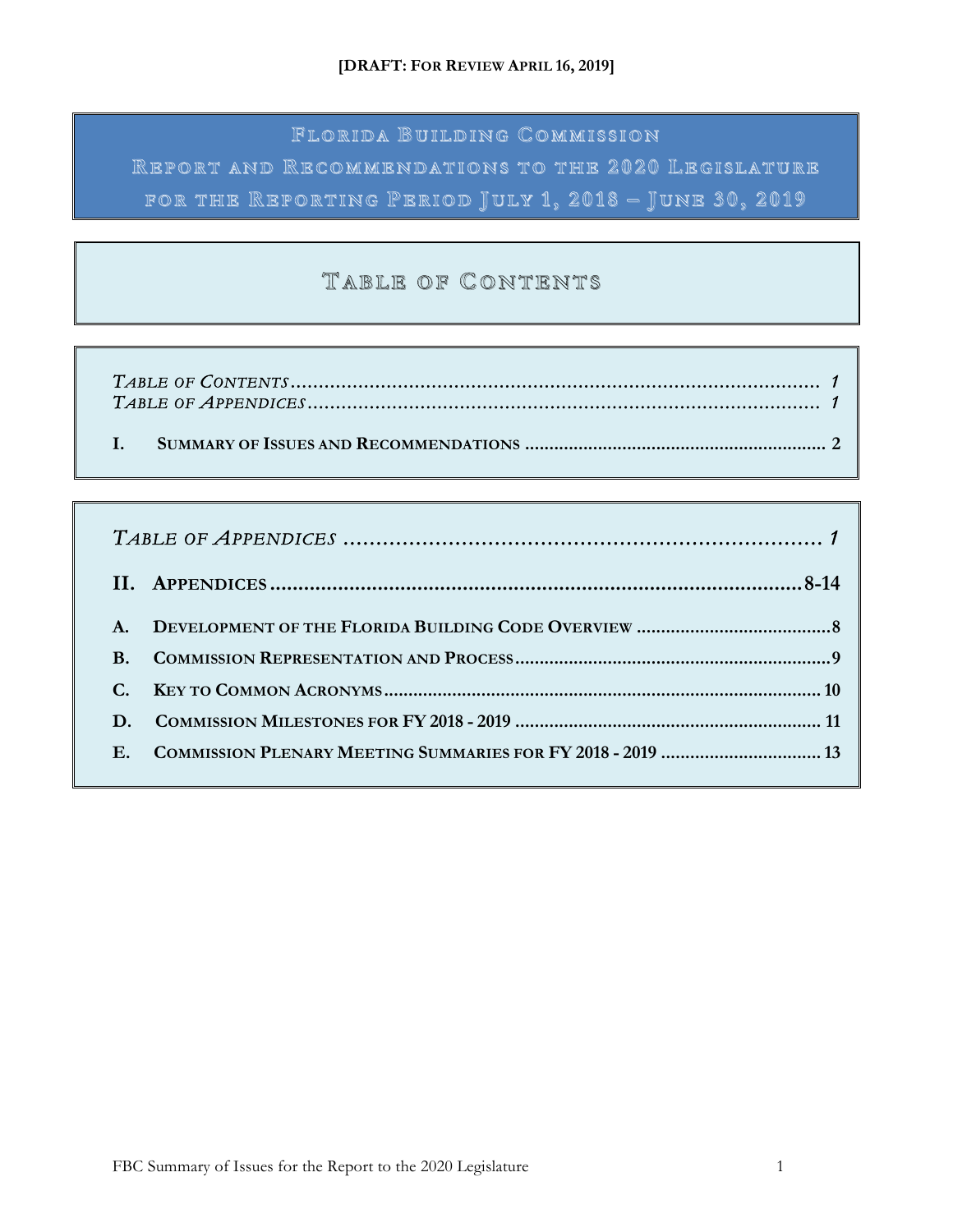**F LORIDA BUILDING UILDING C OMMISSION S UMMARY OF UMMARY OF I SSUES FOR THE SSUES FOR THE R EPORT TO THE 2020 L EGISLATURE**





### **I. SUMMARY OF ISSUES AND RECOMMENDATIONS**

**MEETINGS.** During the reporting period of July 1, 2018 – June 30, 2019 (fiscal year 2018 – 2019) the Commission conducted six on-site meetings and two teleconference participation meetings. During the period the Commission conducted on-site meetings in Coral Gables, Sarasota, Tampa, Jacksonville, Gainesville, and a second meeting in Sarasota.

**OVERVIEW.** The primary focus of the Florida Building Commission during the reporting period was proceeding with the development of the  $7<sup>th</sup>$  Edition (2020) Florida Building Code.

The 2017 Legislature enacted amendments to Section 553.73, F.S. with regard to the triennial Code update and amendment process. Specifically, the Commission is no longer required to adopt the most recent version of the Model Codes (I-Codes) as the foundation for the updated Florida Building Code, and instead the triennial update process now requires the Commission to review the Model Codes and then decide which provisions are needed to accommodate the specific needs of this State (Florida), with certain exceptions. As a result the Florida Building Code,  $6<sup>th</sup>$  Edition (2017) serves as the "base code" for the 2020 Code Update Process. The Commission is proceeding with the Code Update process, and on October 8, 2018 adopted their package of approved 2018 I-Code changes for inclusion into the  $7<sup>th</sup>$  Edition, Florida Building Code (2020).

As previously reported, the Florida Association of American Institute of Architects, Inc. (FAAIA) filed a rule challenge to the Commission's adoption of Rule 61G20-2.002 (Statewide Amendments to the Florida Building Code) regarding the Code Update Process for development of the 7<sup>th</sup> Edition (2020) Florida Building Code. The Administrative Law Judge (ALJ) assigned by the Division of Administrative Hearings (DOAH) ruled that the challenged provisions of Rule 61G20-2.002(2) are a valid exercise of delegated authority as to the objections raised, and the Petition was dismissed. Subsequently, the FAIA filed an appeal to the Florida First District Court of Appeal, and on October 26, 2018 the Court ruled to affirm DOAH's ruling in favor of the Florida Building Commission. With the challenge and appeal resolved the Commission continues to proceed with the Code Update process for the  $7<sup>th</sup>$  Edition, Florida Building Code (2020) per the Commission's adopted 2020 Code Update Scope of Work and Workplan/Schedule.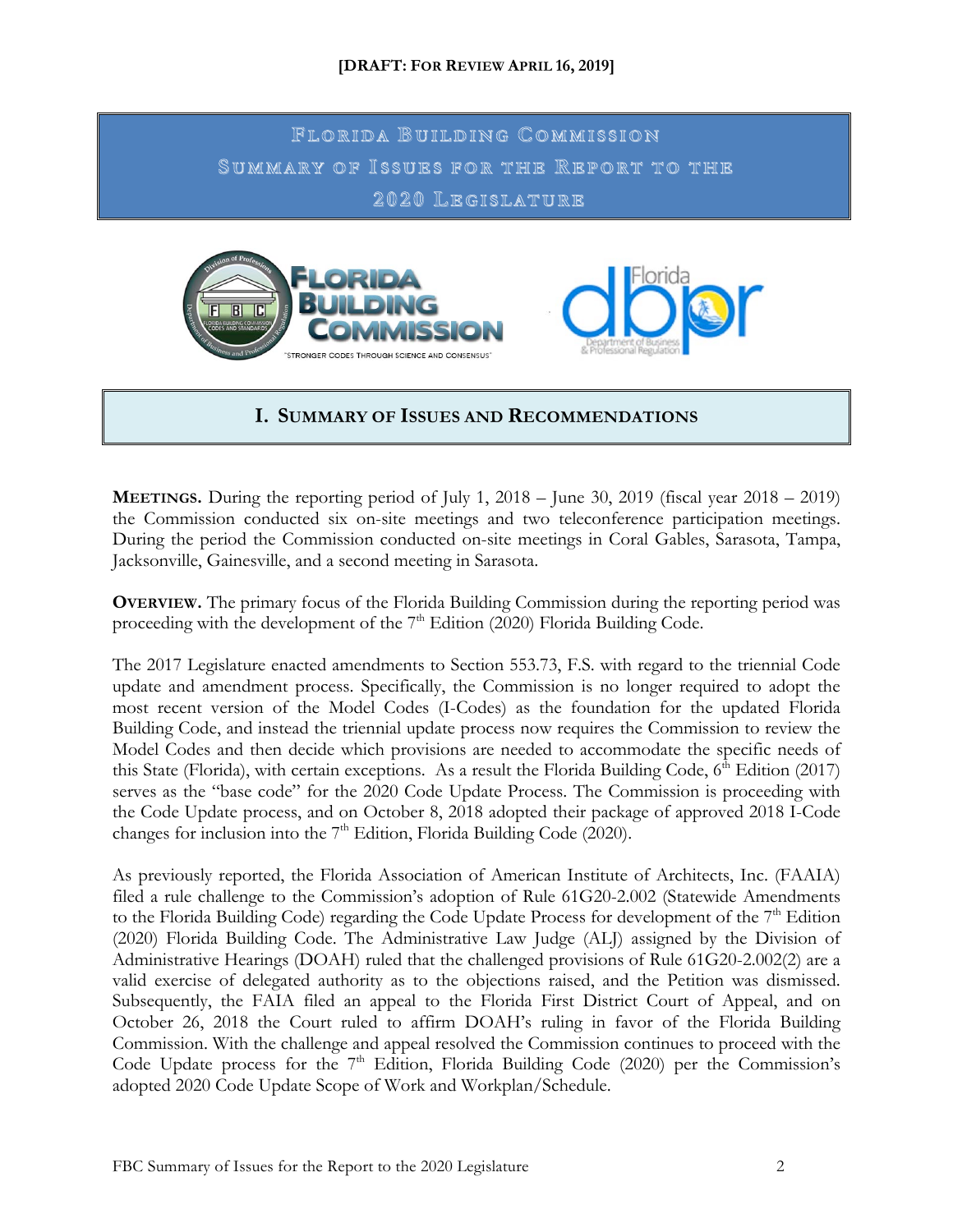Entering its twenty-first year, the Commission is focused primarily on the maintenance of existing processes and programs, while continuing to work with stakeholders to enhance the effectiveness of the Florida Building Code System by continuously monitoring, evaluating, and refining the System.

PROCESS. During the reporting period the Commission continued their focus on consensusbuilding efforts regarding the implementation of Commission policy, with extensive input from building construction industry stakeholders, and interests affected by Commission policy. Commission Chair Jay Carlson, and acting Chair Jim Schock encouraged and led the Commission's consensus-building efforts supported by DBPR. To this end, the Commission convened one special issue project in collaboration with impacted building construction industry stakeholders. Finally, the Commission, staff, and stakeholders were saddened by the passing of Commission Chair Jay Carlson on December 7, 2018.

**RESEARCH—SCIENCE BASED HURRICANE AND CODE PROTECTIONS.** The Florida Building Commission has continuously assessed building systems and component failures identified after major storms since its inception in 1998, and in response has funded research to strengthen the Code's effectiveness against wind and water intrusion based on these assessments. Assessments subsequent to the implementation of the Florida Building Code indicate that the research based design wind speeds required by the Code's enhancements were adequate, and buildings built to the new Florida Building Code experienced less severe damage than did older buildings not built to the Florida Building Code.

The Code establishes minimum requirements to protect newly constructed buildings from wind, rain, flood and storm surge based on well-researched and continually-evolving engineering standards for buildings and the products that go into their construction. In addition to conducting research, developing state of the art hurricane resistance standards and integrating those standards in the Code at each revision cycle, the Commission seeks to be up-to-date with current national engineering and product standards within the Code. As with each subsequent version, the Florida Building Code, Sixth Edition (2017) maintains this commitment, and the Commission will ensure that the  $7<sup>th</sup>$ Edition (2020) Florida Building Code does the same.

The Commission has been funding hurricane resistance research based on legislatively approved spending authority since the formation of the Commission's Hurricane Research Advisory Committee in January of 2005. The Commission currently funds research projects pertaining to hurricane resistance and other Code related topical areas to ensure the development of Code amendments that make Florida's structures, and the products that comprise them, more resistant.

During the reporting period—based on recommendations from the Commission's technical advisory committees (TACs)—the Commission approved the funding of research projects for fiscal year 2018 - 2019 as recommended by the TACs' chairs on the basis that the approved projects met the three criteria for funding: 1.) definition of research and/or technical enrichment, 2.) urgency/immediacy, and needed for the 2020 FBC and/or legislative directive, and 3.) funding available (full or partial); and were approved for funding based on the TAC chairs' recommendations, and staff administering and overseeing the research, and negotiating scoping and contracting as appropriate.

As a result of evaluating proposed research projects in the context of the key evaluation criteria, the Commission sponsored important research projects on the following topics: a quantitative and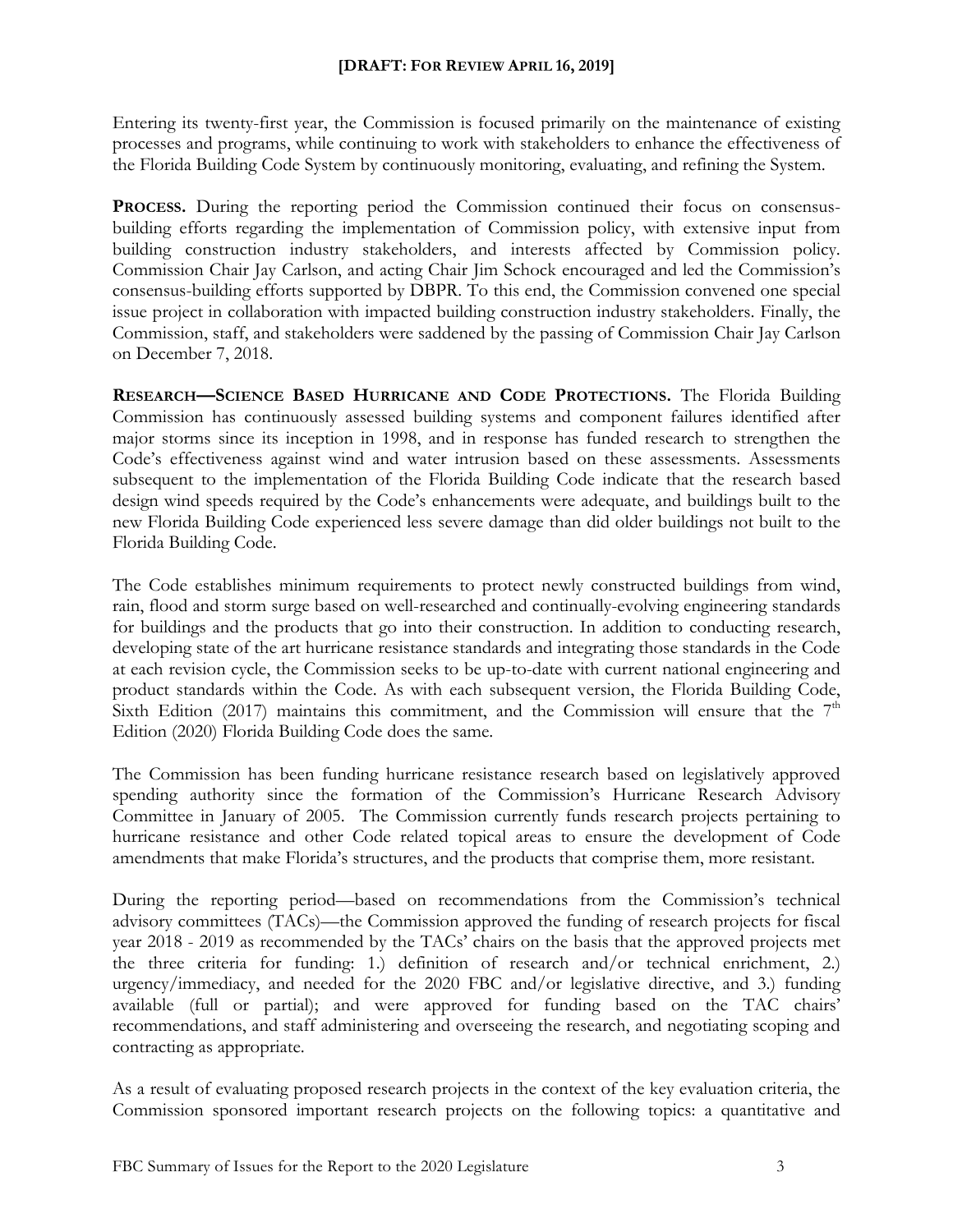economic analysis of the 7th Edition Florida Building Code, Energy Conservation; a study on the energy impacts of dehumidifier configuration; accessibility studies on bed height, and adult changing tables; a study on sea-level rise and changing rainfall on the Florida Building Code; study on removing ventilation from attics; and, a study assessing the performance of vinyl siding and soffits following premature failures in Hurricane Irma. In addition, the Commission approved convening a workgroup to evaluate fenestration water resistance performance using existing funds.

Finally, during the reporting period the Commission continued its commitment to evaluating and amending the Code as needed based on storm damage investigations, and at the December 11, 2018 meeting received and accepted a briefing from the University of Florida (UF) regarding preliminary assessments of the impact of Hurricane Michael on the State pursuant to the scope of an ongoing contract with DBPR/FBC. At the meeting UF reported on the results of their Hurricane Michael Initial Triage Damage Assessment. In addition, based on the briefing the Commission voted to authorize DBPR staff to approve using existing funds to expand the Scope of Work (SOW) for the contract to conduct Phase II activities to include additional damage investigations/data collection, site visits to investigate the performance of building envelope products, and data processing and information extraction with the SOW to be negotiated and administered by DBPR staff. Of interest, the initial analysis suggests houses built to the Florida Building Code performed better than those that were not built to the FBC, and in all categories.

**CODE UPDATE.** Florida law requires the Commission to update the Florida Building Code every three years, and the Florida Building Code,  $6<sup>th</sup>$  Edition (2017) represented the fifth update of the Code. The implementation of the Florida Building Code,  $6<sup>th</sup>$  Edition (2017) ensured that Florida's Energy Code efficiencies were maintained as required.

The 2020 Code Update process reflects changes pursuant to 2017 legislation requiring that the Florida Building Code,  $6<sup>th</sup>$  Edition (2017) serve as the "base code" for the 2020 Code Update Process. The 2020 Code Update Process began on October 10, 2017 when the Commission voted to select the 2018 International Codes, and 2017 NEC for review in the development of the  $7<sup>th</sup>$ Edition (2020) Florida Building Code. At the August 2018 meeting the Commission voted to approve the Commission's Review Process for 2018 I-Code Changes, and at the October meeting reviewed the TACs' recommendations, and voted to adopt their package of approved 2018 I-Code changes for inclusion into the  $7<sup>th</sup>$  Edition, Florida Building Code (2020).

At the February 2019 meeting the Commission voted to approve the TACs' Code modification review and approval process, the TAC review process for public comments on TACs' Code modification recommendations, and the Commission's Code modification approval process for the 2020 Code Update Process—7<sup>th</sup> Edition, Florida Building Code (2020). During the period ranging from March 14, 2019 through March 26, 2019 the Commission's eleven technical advisory committees met to develop recommendations to the Commission regarding proposed Code modifications for inclusion in the  $7<sup>th</sup>$  Edition, Florida Building Code (2020), and subsequently during the period of July 8-12, 2019 the TACs will meet to provide comments to the Commission regarding public comments received on the TACs' Code modification recommendations.

During the August 2019 meeting the Commission will decide on the TACs' Code modification recommendations, and vote to adopt the  $7<sup>th</sup>$  Edition, Florida Building Code (2020). The process will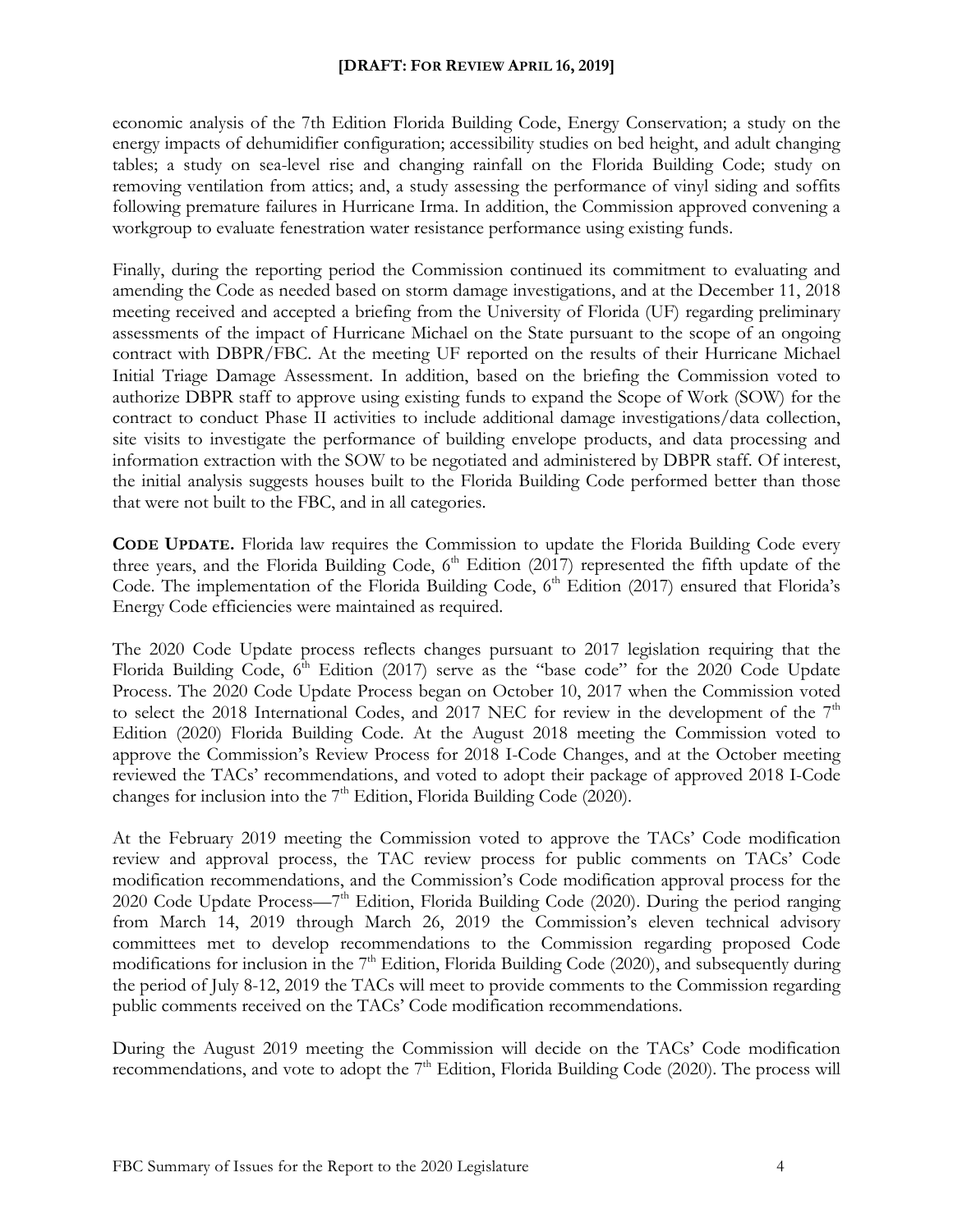conclude when the 7<sup>th</sup> Edition (2020) Florida Building Code becomes effective on December 31, 2020.

Following is a table reflecting the key tasks and associated schedule for the 2020 Code Update Process:

| FLORIDA BUILDING CODE, 7TH EDITION (2020) DEVELOPMENT SCHEDULE                                                                                                                     |                   |  |  |  |
|------------------------------------------------------------------------------------------------------------------------------------------------------------------------------------|-------------------|--|--|--|
| <b>KEY TASKS</b>                                                                                                                                                                   | <b>SCHEDULE</b>   |  |  |  |
| Commission selects 2018 I Codes "model codes" and 2017 NEC to<br>conduct its review.                                                                                               | October 10, 2017  |  |  |  |
| TACs review the changes to the I Codes and make recommendations to<br>the Commission regarding those changes that are needed to accommodate<br>the specific needs of this state.   | June 7-22, 2018   |  |  |  |
| Commission considers TACs' recommendations regarding the latest<br>changes to the model codes that are needed to accommodate the specific<br>needs of this state.                  | October 8-9, 2018 |  |  |  |
| TACs consider proposed modifications (1 <sup>st</sup> 45 day comment period)                                                                                                       | March 14-26, 2019 |  |  |  |
| TACs consider public comments on their actions on the proposed<br>modifications.                                                                                                   | July 8-12, 2019   |  |  |  |
| Commission considers TAC's recommendations (2 <sup>nd</sup> 45 day comment<br>August 12-13, 2019<br>period).                                                                       |                   |  |  |  |
| Commission conducts rule development workshop on the Commission's<br>February 4, 2020<br>package of approved Code modifications for the $7th$ Edition (2020) FBC.<br>April 7, 2020 |                   |  |  |  |
| Final rule adoption hearing on $7th$ Edition (2020) Florida Building Code—<br>Commission approves final version of the Code.                                                       | June 8, 2020      |  |  |  |
| Florida Building Code, 7 <sup>th</sup> Edition (2020) Effective Date.                                                                                                              | December 31, 2020 |  |  |  |

**ENERGY CODE INITIATIVES.** During the reporting period, the Commission will vote to certify that the commercial building and residential building provisions of the proposed  $7<sup>th</sup>$  Edition (2020) Florida Building Code, Energy Conservation, will meet the relevant current standards for energy efficiency.

In addition the Commission voted to approve Energy Code Compliance Software as follows:

- To conditionally\* approve Energy Code Compliance Software for the  $6<sup>th</sup>$  Edition (2017) Florida Building Code, Energy Conservation, specifically Integrated Environmental Solutions', IESVE software for demonstrating compliance with commercial buildings energy requirements using the ASHRAE Energy Cost Budget Method. Conditioned on IES revising the software pursuant to addressing the specified conditions.
- \* *Conditional approvals revert to approvals once the conditions of approval are met.*

**PRODUCT APPROVAL.** The product approval system is an internet-based system operated and administered by the Department of Business and Professional Regulation. Since January 1, 2014 DBPR staff has been administering the Product Approval System, and stakeholders report a high level of satisfaction with DBPR staff's administration of the System.

The Product Approval system efficiently processes hundreds of applications monthly. The Commission's Product Approval Program Oversight Committee (POC) convenes prior to every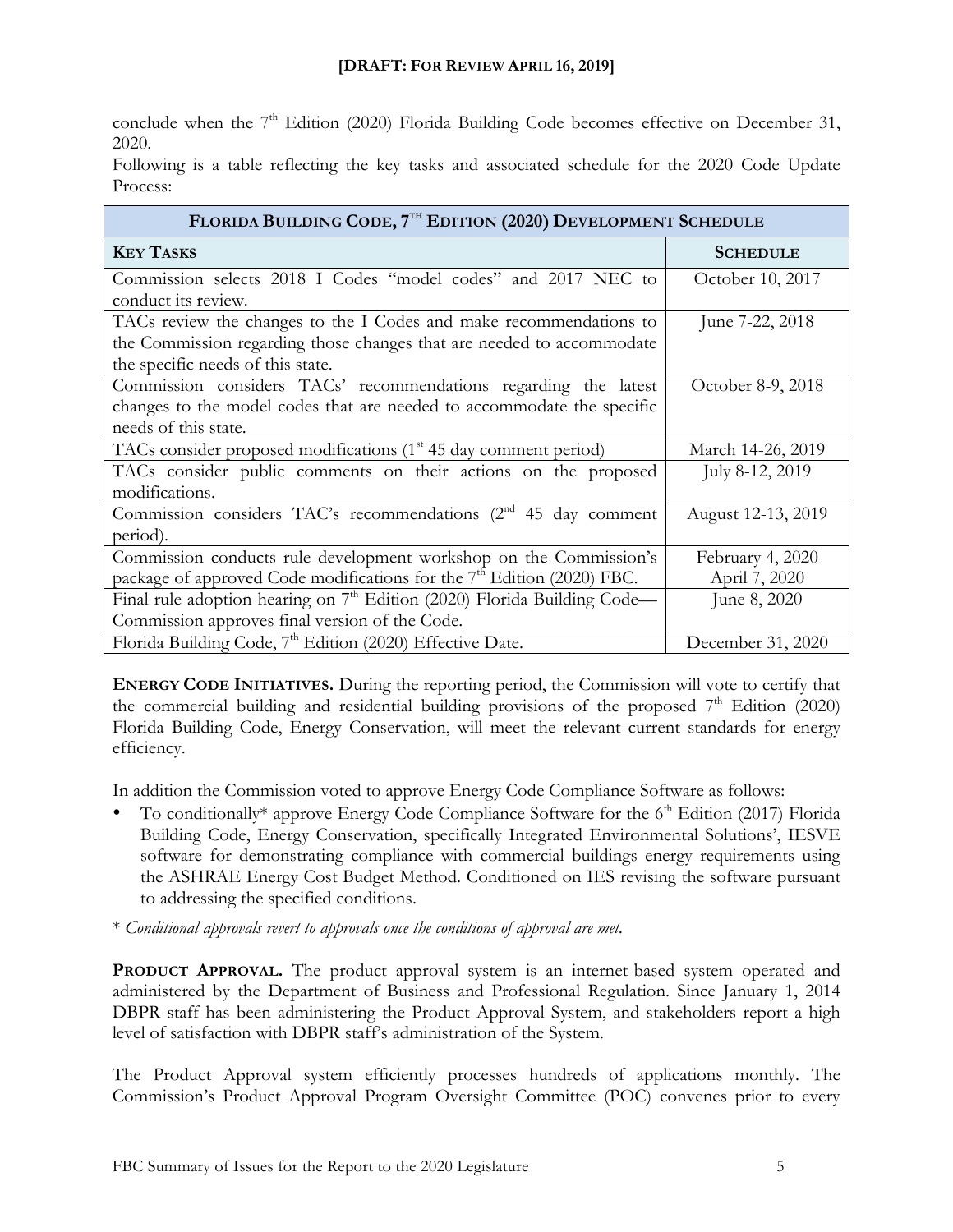Commission meeting to review product and entity applications, address petitions for declaratory statements and consider enhancements to the product approval system. Since the system went into effect in October 2003, the Commission has approved 31,545 product applications, and 138,439 products for statewide use within limitations established by the approvals. In addition, the total number of product approval applications approved to the 2017 Code is 4,921, the total number of products approved to the 2017 Code is 20,183, and the total number of entities approved to the 2017 Code is 117.

**EDUCATION.** Education is one of the cornerstones of the Building Code System, and the effectiveness of the Building Code depends on the knowledge of professionals who design and construct buildings. The Commission continues to work with the Department of Business and Professional Regulation and representatives of the licensing boards to establish a cooperative system for approving building code courses and integrating building code continuing education into licensing requirements. In collaboration with the System Administrator and stakeholders, the Commission is working to ensure the accountability and efficacy of the Education System. During the reporting period the Commission continued to efficiently review and approve course and accreditor applications.

**RESIDENTIAL CONSTRUCTION COST IMPACT WORKGROUP.** The Workgroup was convened in 2018 at the request of residential construction stakeholders in order to provide the technical advisory committees (TACs) and Commission with information regarding the cost of changes to the International Residential Code (IRC) and proposed modifications to the updated Code. The Workgroup's first task was to provide recommendations regarding the 2018 IRC and proposed modifications to the  $6<sup>th</sup>$  Edition (2017) Florida Building Code for development of the  $7<sup>th</sup>$  Edition (2020) Florida Building Code. The Workgroup will meet in May 2019 to provide recommendations on the TACs' Code modification recommendations to the Commission for the  $7<sup>th</sup>$  Edition (2020) Florida Building Code.

**FENESTRATION WATER RESISTANCE WORKGROUP.** The Workgroup was convened in 2019 as a result of Commission approval of a research project to evaluate the Code's fenestration water resistance requirements. The scope of the project is to evaluate the Florida Building Code's requirements relating to the design and testing of exterior envelope and fenestration, and determine:

- 1) Whether the Code requirements should be modified to provide better resistance to water intrusion during high wind events; and/or,
- 2) Whether installation/maintenance of fenestration as well as the installation of the building envelope in general should be better defined and more effectively monitored.

Finally, based on their analysis, the Workgroup will determine whether to formulate a proposed code change language/recommendation for addressing water leakage due to wind-driven rain.

**BINDING INTERPRETATION PROCESS.** The Commission coordinates with the Building Officials Association of Florida (BOAF) on appointments to the Binding Interpretation Panel. The Panel consists of seven members charged with hearing requests to review decisions of local building officials. The Panel has heard 20 binding interpretations regarding the Florida Building Code to date.

**FACBC DECLARATORY STATEMENTS.** In 2014, the Florida Building Commission was granted authority to interpret the Florida Accessibility Code for Building Construction (FACBC). To date,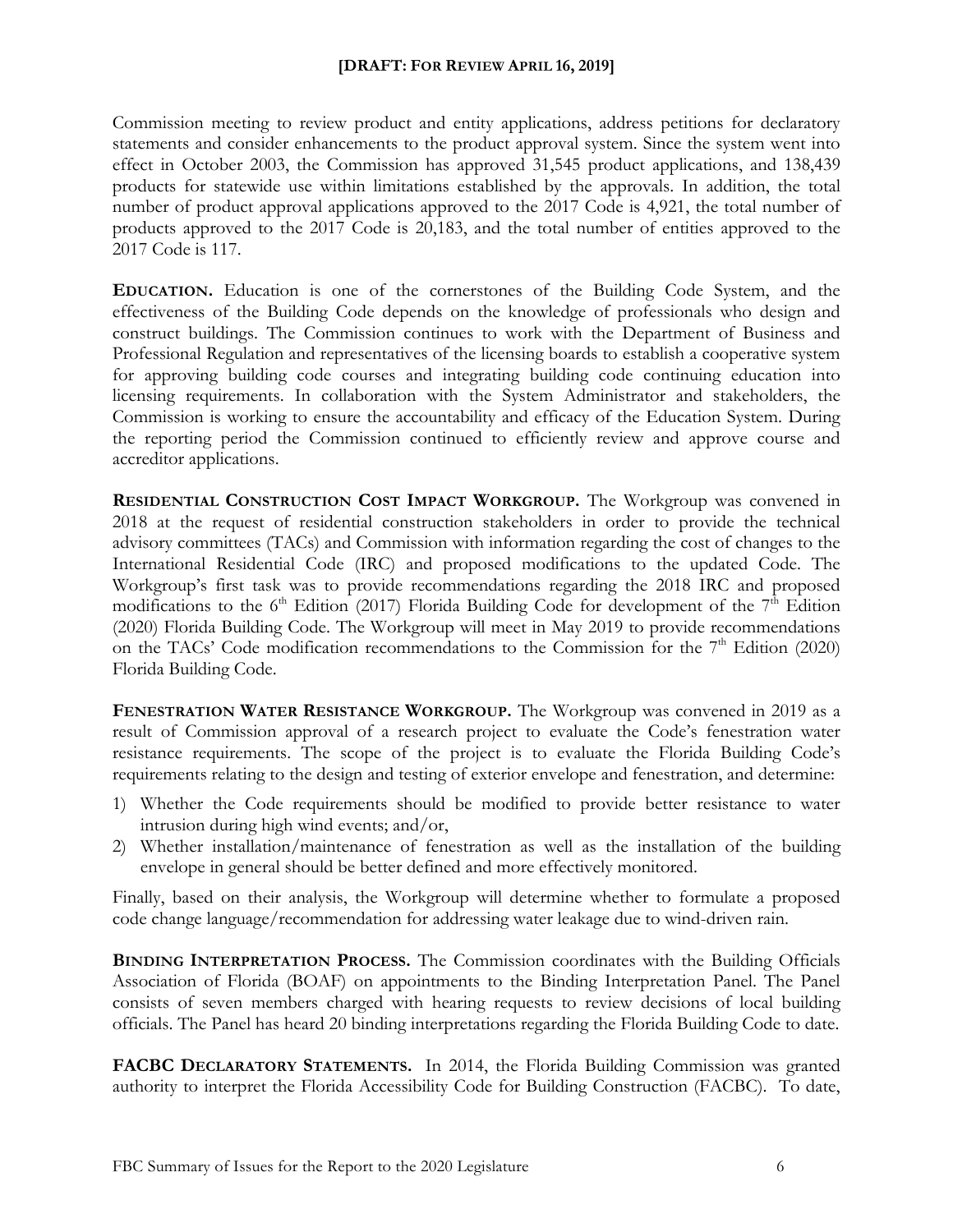the Commission has issued five interpretations regarding petitions for declaratory statements on the FACBC.

**LEGISLATIVE ASSIGNMENTS.** The 2018 Florida Legislature did not pass any legislation requiring Commission action.

**RECOMMENDATIONS.** Monitoring the building code system and determining refinements that will make it function better is a primary responsibility of the Commission, and consequently the Commission is continually effecting refinements to the building code system by administrative rule amendment(s) where the statutes provide authority. However, the building code system is established in law, requiring that some refinements must be implemented through changes to law.

In general the Commission works with building construction industry stakeholders to build consensus on legislative assignments and on modifications to the Florida Building Code, and relies on industry groups to take the lead in proposing specific legislation to implement proposed changes to statute.

The Commission's consensus developed recommendations for statutory changes designed to improve the system's effectiveness are developed in collaboration with industry stakeholders, who generally take the lead on initiating any specific legislative proposals. The Commission has no specific recommendations for 2020 Legislative actions for the period of July 1, 2018 – June 30, 2019.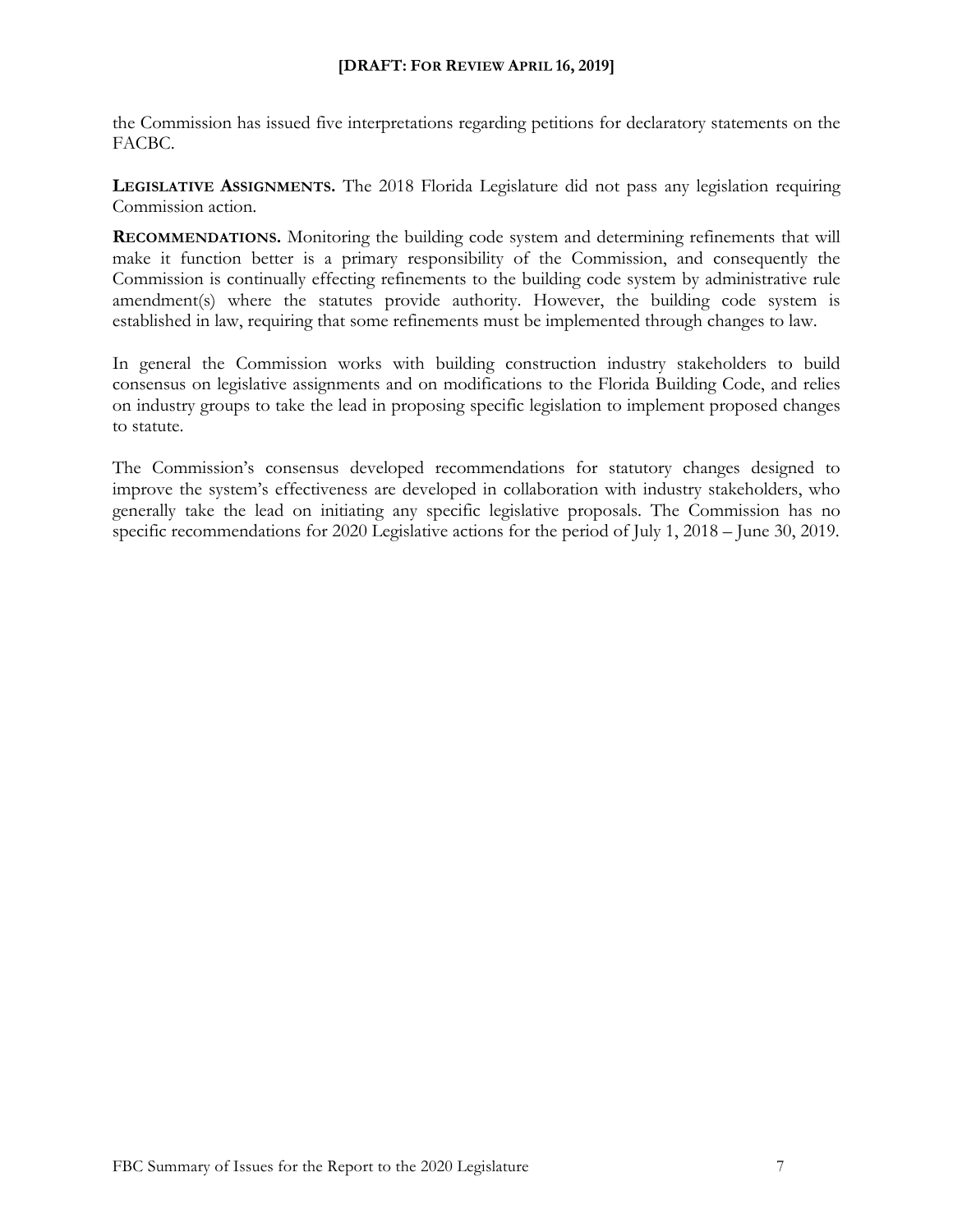## **II. APPENDICES**

#### **APPENDIX A**

#### **DEVELOPMENT OF THE FLORIDA BUILDING CODE OVERVIEW**

In 1974, Florida adopted a state minimum building code law requiring all local governments to adopt and enforce a building code. The system provided four separate model codes that local governments could consider and adopt to establish minimum standards of health and life safety for the public. In that system, the state's role was limited to adopting all or relevant parts of new editions of the four model codes. Local governments could amend and enforce their local codes as they saw fit.

Hurricane Andrew demonstrated in 1992 that this system of local codes did not provide the level of public protection that was necessary. The South Florida Building Code, which was the local code universally acknowledged to set the strongest standard for hurricane protection, essentially failed. The resulting problems had impacts well beyond southern Miami-Dade County. The state filled the property insurer void left by failed and fleeing private insurance companies, and the federal government poured billions of dollars of aid into the disaster area. It became starkly apparent the state had a significant interest in the effectiveness of building codes.

After Hurricane Andrew, Miami-Dade County conducted an exhaustive review of its building code and made significant changes to both the code and support systems for code enforcement. In other areas of the state the Florida Board of Building Codes and Standards (the predecessor to the Florida Building Commission) adopted significant upgrades to the wind resistance standards of the model state minimum code that was used by the majority of other local governments. The state also began licensing local governments' building code enforcement personnel. These steps proved critical in leading to the building codes that produced improved building performance in the 2004 hurricane season.

Like Miami-Dade County, the State went beyond modernizing the minimum building codes. In 1996 a study commission was appointed to review the system of local codes created by the 1974 law and to make recommendations for modernizing the entire system. The 1998 Legislature adopted the study commission's recommendations for a single state building code and an enhanced oversight role for the state in local code enforcement. The same legislation created the Florida Building Commission to develop and maintain the Florida Building Code and related programs and processes. The 2000 Legislature authorized implementation of the Florida Building Code, and the first edition replaced all local codes on March 1, 2002. There have been six editions to date, and the Commission initiated the development of the  $7<sup>th</sup>$  Edition (2020) Florida Building Code in October of 2017.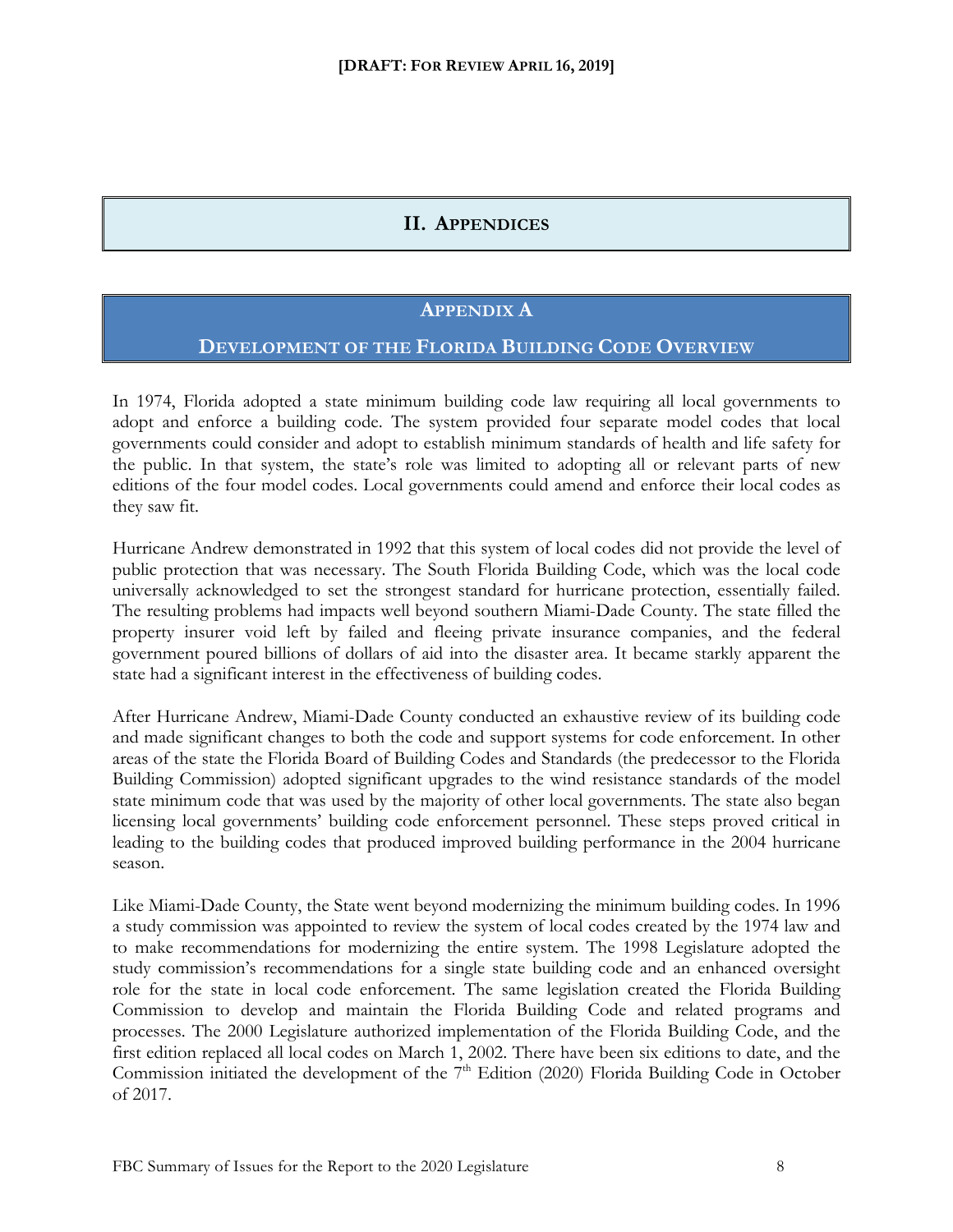#### **APPENDIX B**

#### **COMMISSION REPRESENTATION AND PROCESS**

**COMMISSION REPRESENTATION.** The Florida Building Commission is a 27-member representative stakeholder group who successfully created, implemented, and maintains the new statewide Florida Building Code. The Commission is comprised of the Chair, and 26 members appointed to represent specific stakeholder groups. They are as follows: four code officials, two state government representatives, a local government representative, a representative of persons with disability, a structural engineer, a mechanical engineer, representatives of fire protection technology, the building management industry, and the insurance industry, a general contractor, residential contractor, mechanical contractor, plumbing contractor, electrical contractor, roofing/sheet metal/air conditioning contractor, a manufactured building representative, a building product manufacturer, a swimming pool contractor, a representative of the green building industry, a natural gas system distribution representative, and a member representing the Department of Agriculture and Consumer Services' Office of Energy.

**CONSENSUS PROCESS.** The Florida Building Commission (FBC) seeks to develop consensus decisions on its recommendations and policy decisions. General consensus is a participatory process whereby, on matters of substance, the members strive for agreements which all of the members can accept, support, live with or agree not to oppose. In instances where, after vigorously exploring possible ways to enhance the members' support for the final decision on substantive decisions, and the Commission finds that 100 percent acceptance or support is not achievable, final decisions require at least 75 percent favorable vote of all members present and voting. This super majority decision rule underscores the importance of actively developing consensus throughout the process on substantive issues with the participation of all members and which all can live with and support.

The Commission's consensus process is conducted as an open public process with multiple opportunities for the public to provide input to the Commission on substantive issues. At each Commission meeting, the public is welcome to speak during the public comment period provided for each substantive issue under consideration, as well as general public comment periods provided at the end of each day's meeting. In addition to these opportunities for public input, most complex substantive issues before the Commission go through a consensus process where recommendations are developed by appointed representative stakeholder groups.

Since its formation in July of 1998, the Commission has demonstrated a commitment to working with affected interests to build consensus on complex issues. The adoption of the first edition of the Florida Building Code (2001 Edition), developed from September 1998 through January of 2001, involved 27 Commission meetings, dozens of facilitated public workshops and hundreds of TAC meetings. The Commission has consistently worked with all affected interests to build the best possible consensus-based decisions for the citizens of Florida. Through its committees and workgroups comprised of experts, the Commission has always developed its decisions based on the results of the best engineering and science available. Since 1999 the Commission has convened 66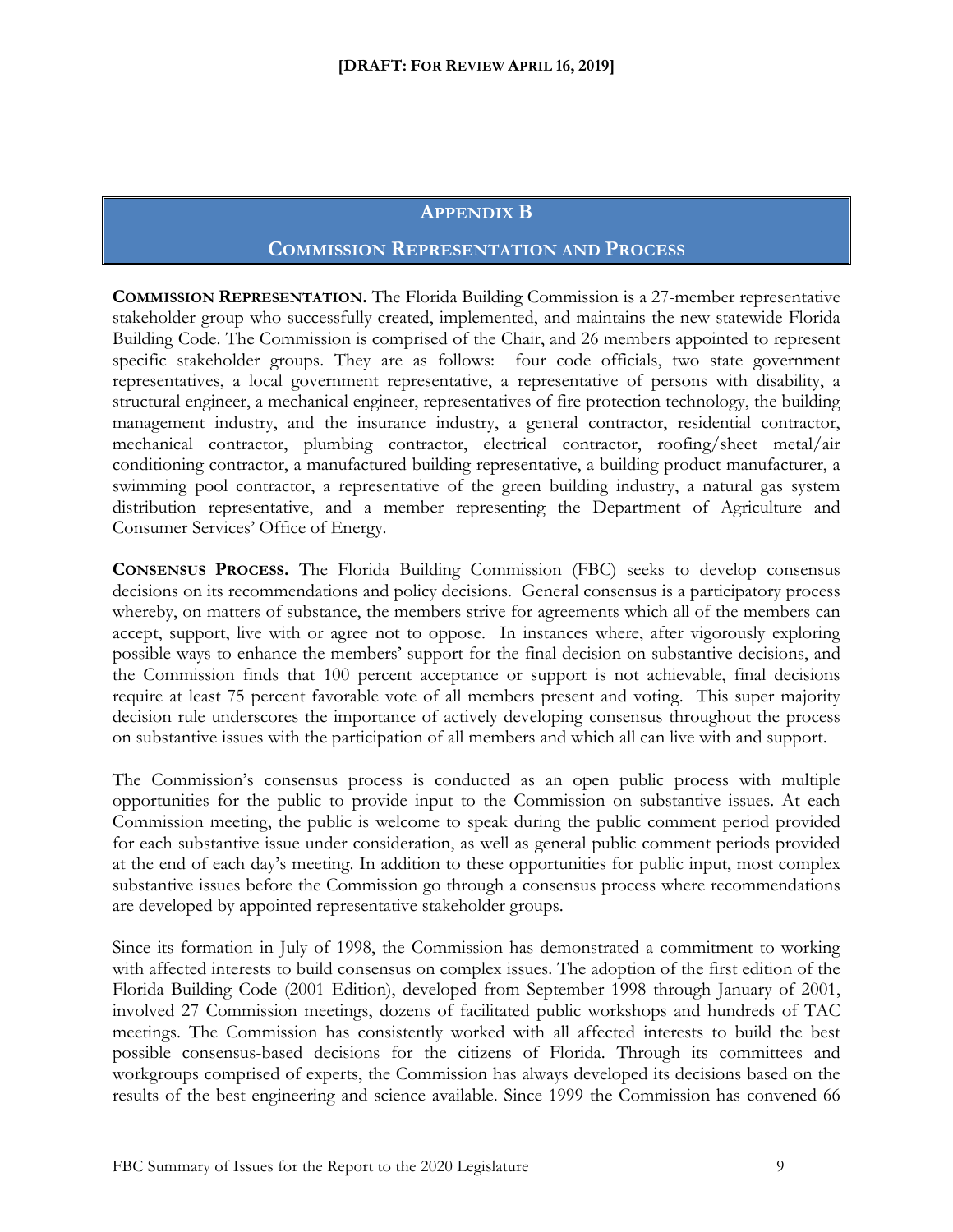special issue stakeholder workgroups to develop broad based consensus recommendations on issues of concern to stakeholders. Although the Code is by law a minimum building code, the Florida Building Code is the strongest consensus and science based building code in the country.

## **APPENDIX C**

# **KEY TO COMMON ACRONYMS**

| <b>ACRONYM</b> | <b>DEFINITION</b>                                            |
|----------------|--------------------------------------------------------------|
|                |                                                              |
| <b>ADA</b>     | Americans With Disabilities Act                              |
| <b>ADAAG</b>   | ADA Accessibility Guidelines for Buildings and Facilities    |
| <b>BCSA</b>    | Florida Building Code System Assessment                      |
| <b>BOAF</b>    | Building Officials Association of Florida                    |
| DACS or FDACS  | Florida Department of Agriculture and Consumer Services      |
| <b>DBPR</b>    | Department of Business and Professional Regulations          |
| DCA            | Department of Community Affairs (Abolished 2011)             |
| DEP or FDEP    | Florida Department of Environmental Protection               |
| DOH or FDOH    | Florida Department of Health                                 |
| <b>EPA</b>     | U.S. Environmental Protection Agency                         |
| <b>FACBC</b>   | Florida Accessibility Code for Building Construction         |
| <b>FAR</b>     | Florida Administrative Register (previously FAW)             |
| <b>FBC</b>     | Florida Building Code                                        |
| <b>FBC</b>     | Florida Building Commission                                  |
| <b>FECC</b>    | Florida Energy and Conservation Code                         |
| IBC            | <b>International Building Code</b>                           |
| <b>ICC</b>     | <b>International Code Council</b>                            |
| <b>POC</b>     | Program Oversight Committee (Education and Product Approval) |
| <b>SAD</b>     | ADA Standards for Accessibility Design                       |
| <b>TAC</b>     | Technical Advisory Committee                                 |
|                |                                                              |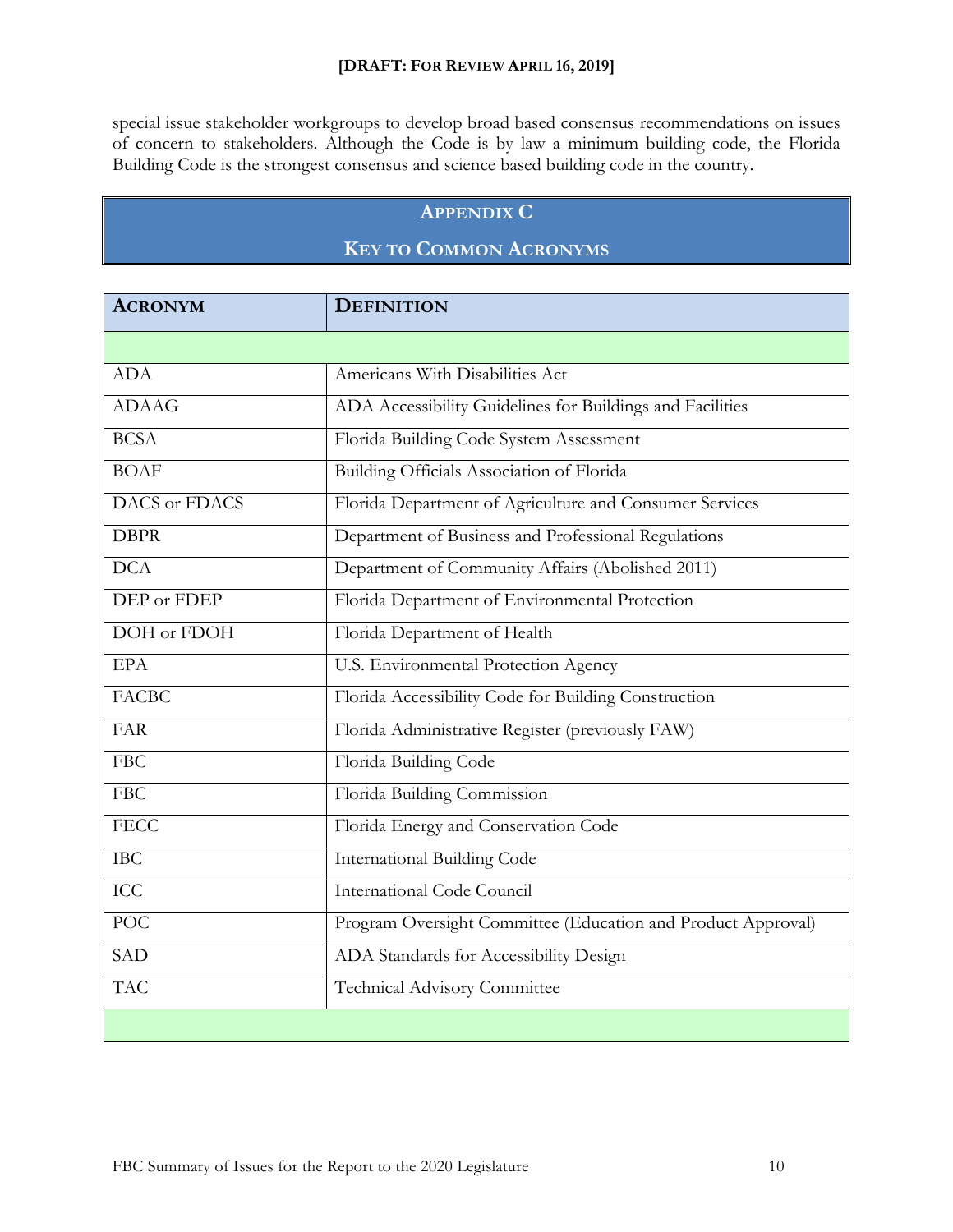#### **APPENDIX D**

#### **COMMISSION MILESTONES FOR JULY 2018 – JUNE 2019**

**AUGUST 2018.** The Commission meets in Coral Gables on August 15, 2018 and votes to approve the 2018-2019 Annual Regulatory Plan, and to authorize publication of the Plan by DBPR. The Commission votes to approve the Commission's Review Process for 2018 I-Code Changes and the revised Scope of Work for the 2020 Code Update Process, 7<sup>th</sup> Edition Florida Building Code. The Commission votes to approve funding the research projects for fiscal year 2018 - 2019 as recommended by the Committee of TAC Chairpersons on the basis that the proposed projects evaluated meet the definition of "research" and/or "technical enrichment", and are approved for funding based on the TAC Chairs' recommendations, and staff administering and overseeing the research, and to charge staff with negotiating scoping, funding levels, and contracting as appropriate.

**OCTOBER 2018.** The Commission meets in Sarasota on October 8, 2018 and votes to conditionally approve Energy Code Compliance Software for the  $6<sup>th</sup>$  Edition (2017) Florida Building Code, Energy Conservation, specifically Integrated Environmental Solutions', IESVE software for demonstrating compliance with commercial buildings energy requirements using the ASHRAE Energy Cost Budget Method. Conditioned on IES revising the software as follows: a.) The compliance report should be revised to provide for specific documentation of the proposed building design energy measures for the applicable building systems (building Envelope, Lighting, HVAC, Service Water Heating…etc.); b.) The compliance report should document compliance with the mandatory requirements of Section 11; Energy cost Budget Method of ASHRAE 90.1 – 13; and, c.) Baselines energy measures should be locked and users should not be allowed to edit them. The Commission votes to adopt the package of approved 2018 I-Code changes for inclusion into the  $7<sup>th</sup>$ Edition, Florida Building Code (2020). Chairman Carlson makes appointments and convenes the Fenestration Water Resistant Workgroup.

**OCTOBER 2018.** First District Court of Appeal State of Florida rules on October 26, 2018 to affirm DOAH's ruling in favor of the Florida Building Commission that the challenged provisions of Rule 61G20-2.002(2) are a valid exercise of delegated authority as to the objections raised.

**DECEMBER 2018.** The Commission meets in Tampa on December 11, 2018 and honors Chairman Jay Carlson who passed on December 7, 2018. The Commission votes to accept a report from UF regarding Hurricane Michael Initial Triage Damage Assessment Effort; and, to approve using existing funds to expand the scope of work to conduct Phase II activities to include additional damage investigations/data collection, site visits to investigate the performance of building envelope products, and data processing and information extraction with the SOW to be negotiated and administered by DBPR staff.

**FEBRUARY 2019**. The Commission meets in Jacksonville and votes to adopt the TACs' Code modification review and approval process for the 2020 Code Update Process— $7<sup>th</sup>$  Edition, Florida Building Code (2020). The Commission votes to adopt the TAC review process for public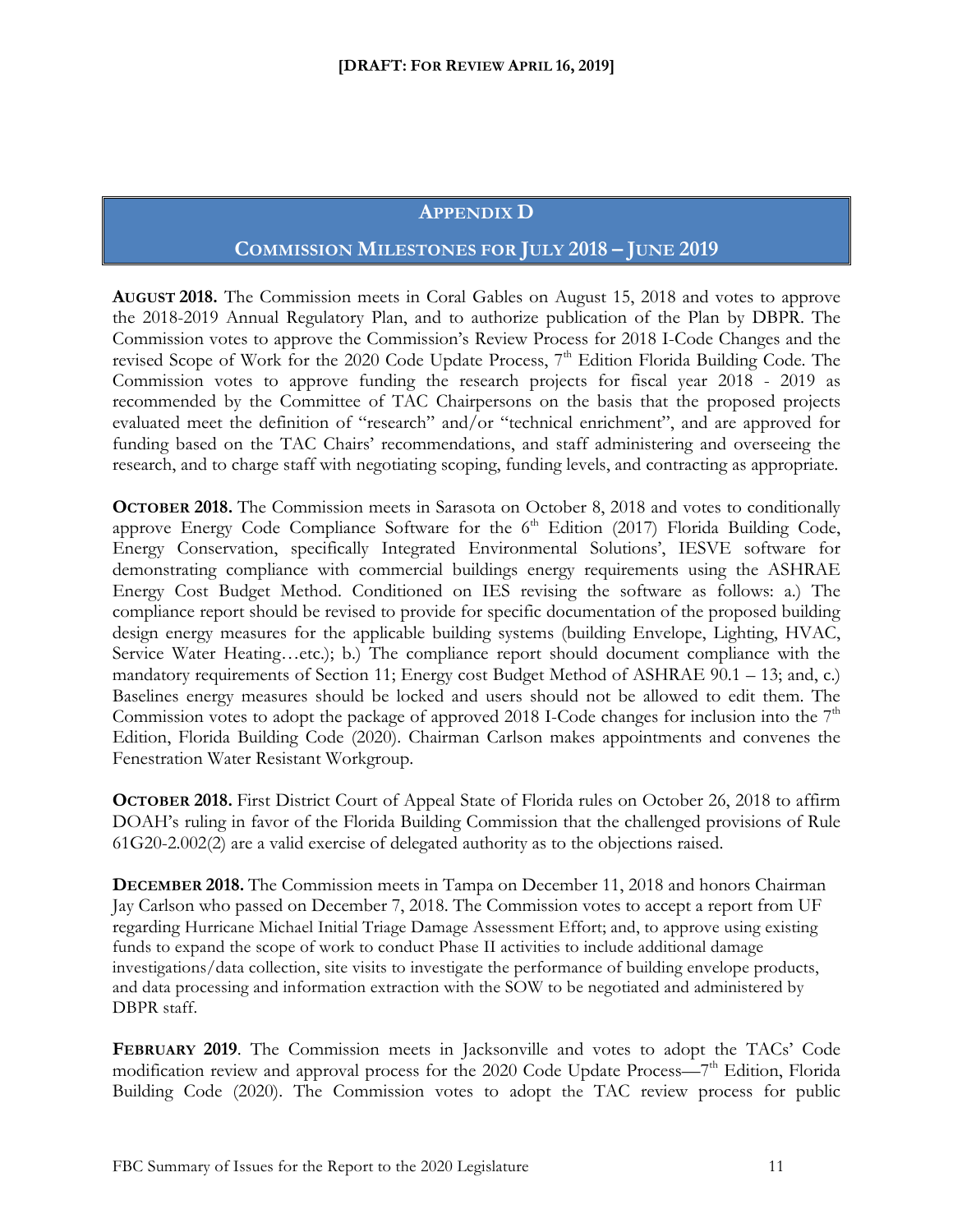comments on TACs' Code modification recommendations for the 2020 Code Update Process—7<sup>th</sup> Edition, Florida Building Code (2020). The Commission votes to adopt the Commission's Code modification approval process for the 2020 Code Update Process—7<sup>th</sup> Edition, Florida Building Code (2020). The Commission votes to adopt the updated Workplan/Schedule for the 2020 Code Update Process—7<sup>th</sup> Edition, Florida Building Code (2020).

**APRIL 2019.** The Commission meets in Gainesville on April 16, 2019…

**JUNE 2019.** The Commission meets in Sarasota on June 18, 2019…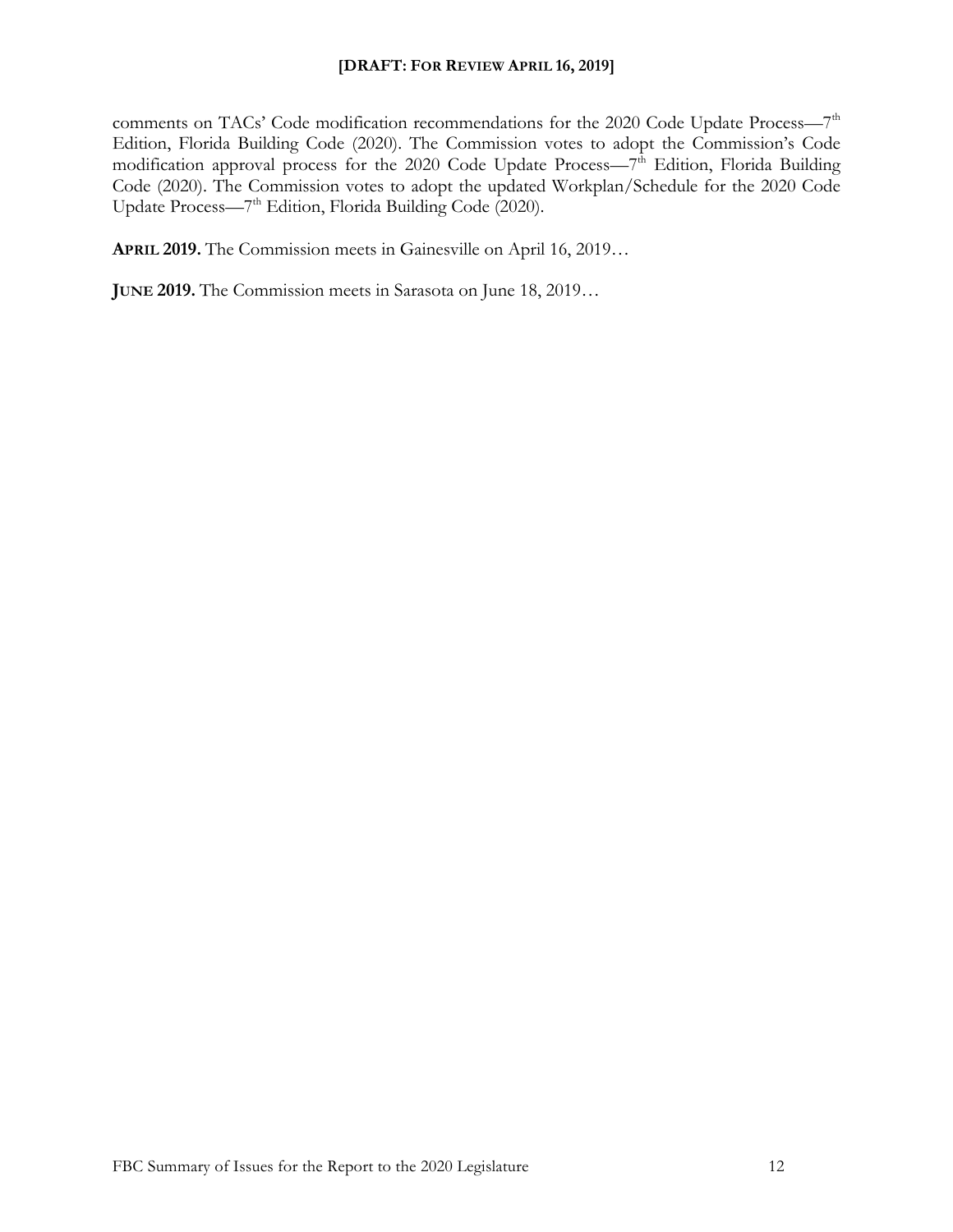#### **APPENDIX E**

#### **COMMISSION PLENARY MEETING SUMMARIES FOR FY 2018 - 2019**

**AUGUST 2018**. At the August 15, 2018 meeting conducted in Coral Gables the Commission considered and decided on Chair's issues and recommendations, Executive Director's announcements and discussions, product and entity approvals, applications for accreditor and course approvals, accessibility waivers, petitions for declaratory statements, and recommendations from the Commission's various committees. Specific actions included voting to: 1.) Approve the 2018-2019 Annual Regulatory Plan, and to authorize publication of the Plan by DBPR; 2.) Approve the Commission's Review Process for 2018 I-Code Changes and the Revised Scope of Work for the 2020 Code Update Process,  $7<sup>th</sup>$  Edition Florida Building Code; and, 3.) Approve funding the research projects for fiscal year 2018 - 2019 as recommended by the Committee of TAC Chairpersons on the basis that the proposed projects evaluated meet the definition of "research" and/or "technical enrichment", and are approved for funding based on the TAC Chairs' recommendations, and staff administering and overseeing the research, and to charge staff with negotiating scoping, funding levels, and contracting as appropriate.

**OCTOBER 2018**. At the October 8, 2018 meeting conducted in Sarasota the Commission considered and decided on Chair's issues and recommendations, Executive Director's announcements and discussions, product and entity approvals, applications for accreditor and course approvals, accessibility waivers, petitions for declaratory statements, and recommendations from the Commission's various committees. Specific actions included voting to: 1.) Conditionally approve Energy Code Compliance Software for the  $6<sup>th</sup>$  Edition (2017) Florida Building Code, Energy Conservation, specifically Integrated Environmental Solutions', IESVE software for demonstrating compliance with commercial buildings energy requirements using the ASHRAE Energy Cost Budget Method. Conditioned on IES revising the software as follows: a.) The compliance report should be revised to provide for specific documentation of the proposed building design energy measures for the applicable building systems (building Envelope, Lighting, HVAC, Service Water Heating…etc.); b.) The compliance report should document compliance with the mandatory requirements of Section 11; Energy cost Budget Method of ASHRAE 90.1 – 13; and, c.) Baselines energy measures should be locked and users should not be allowed to edit them; and, 2.) Adopt the package of approved 2018 I-Code changes for inclusion into the  $7<sup>th</sup>$  Edition, Florida Building Code (2020).

**DECEMBER 2018**. At the December 11, 2018 meeting conducted in Tampa the Commission considered and decided on Chair's issues and recommendations, Executive Director's announcements and discussions, product and entity approvals, applications for accreditor and course approvals, accessibility waivers, petitions for declaratory statements, and recommendations from the Commission's various committees. Specific actions included voting to: 1.) Accept UF's presentation/report regarding Hurricane Michael Initial Triage Damage Assessment effort; and, to approve using existing funds to expand the scope of work to conduct Phase II activities to include additional damage investigations/data collection, site visits to investigate the performance of building envelope products, and data processing and information extraction with the SOW to be negotiated and administered by DBPR staff.